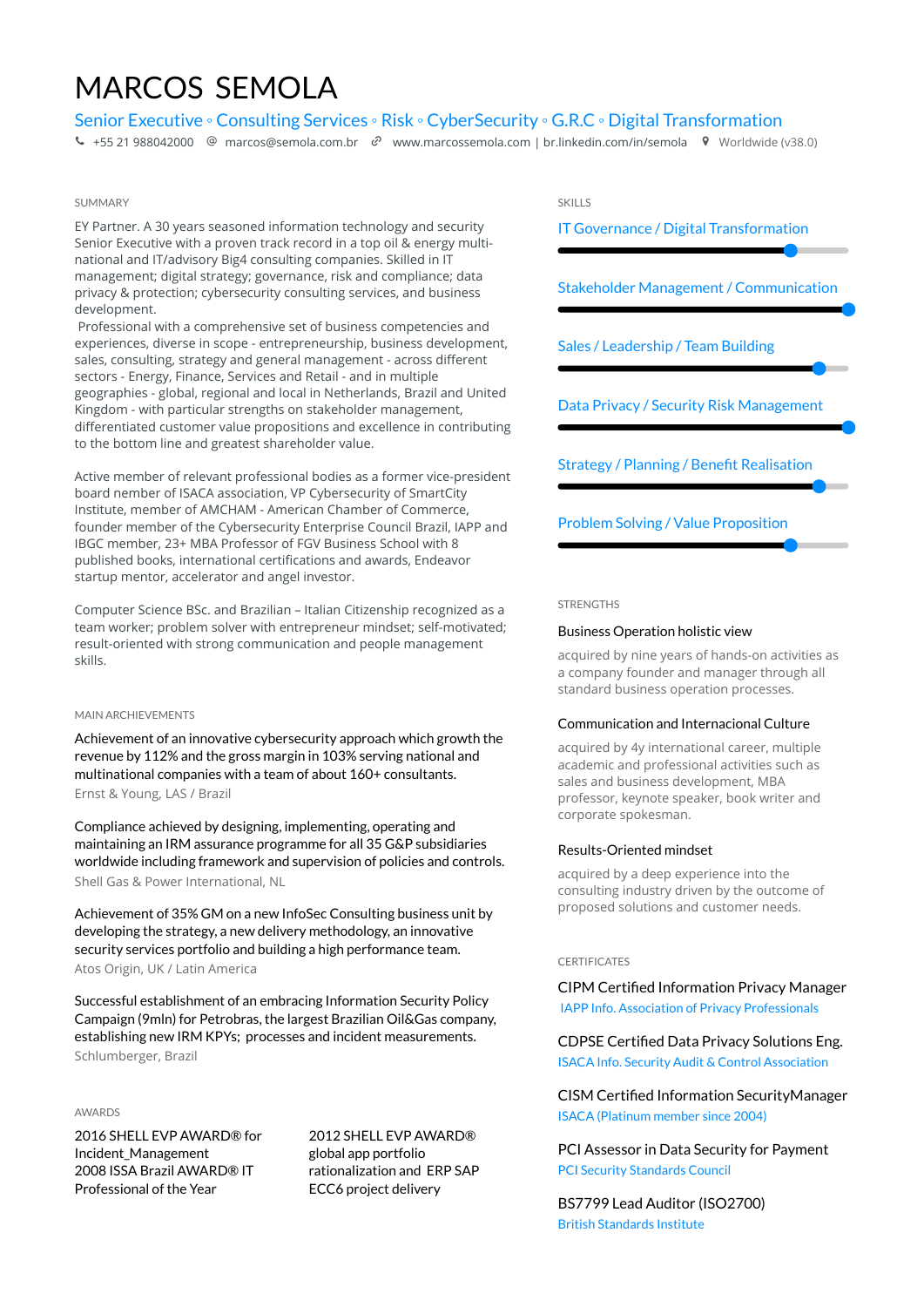2007 NATA® one of the fifty most influent InfoSec Executives

PROFESSIONAL EXPERIENCE

### Partner

EY 03/2019 - Ongoing Rio de Janeiro, Brazil

Senior Executive Ernst&Young Partner accountable for the Cybersecurity Consulting Services in LAS, leading data privacy and protection and professional services for energy sector in the region, providing strategic GRC consulting, data protection, risk management projects and managed security services focused on assisting global clients to face cyber threats through the digital transformation journey, considering information technology and operational technology from an innovative approach.

2004 SECMASTER® Security Professional of the 2004, ISSA

### Founder

JuryVox 11/2017 - 2019 Rio de Janeiro, Brazil

Executive Founder of the innovative B2C2B digital business JURYVOX, an independent and democratic entertainment platform that recognizes, measures and distributes to people the financial and the social value of their opinions. [www.juryvox.com](https://www.juryvox.com/)

# Managing Director

#### Founder Institute 07/2017 - 05/2020 Rio de Janeiro, Brazil

Volunteer Managing Director of Founder Institute in Rio, the world's premier startup accelerator, in charge for leveraging the partnership with the local and international ecosystem agents, for building a highperformance local mentoring team and improve the general development condition for the entrepreneurs to form and improve new business ideas and go ahead within the long startup journey.

- Successful delivery of 26 ou of 120 innovative and impactful startups that worth about 30mln BRL valuation through three cycles of mentoring and acceleration activities.

# CIO/Executive IT Manager Latin America

Shell Oil Company 03/2009 - 06/2017 Rio de Janeiro, Brazil

Executive IT Manager accountable for a 13.3mln USD OPEX and for endto-end information technology services portfolio (hosting, storage, telecom, security, desktop, app support, project) as the primary IT interface with downstream businesses in Latin America.

- Achieved a reliable and innovative operation via simplification and virtualization of multiple legacy ERPs in the region (SAP, JDE, SUN) and streamline of a complex non-ERP connected systems portfolio with realization of 2.2mln USD/year saving (16,5%). Integration of geo distributed teams. Compliance with LATAM legal/fiscal demands.

# Global IT GRC Manager

Shell G&P International 01/2008 - 03/2009 The Hague, Netherlands

Leader accountable for global GRC compliance programme and assurance framework across worldwide subsidiaries distributed along 35 countries within a 2.5bi EUR business.

- Achieved successful establishment of a global assurance policy and compliance programme (IT/Asset) through all joint ventures for the Information Risk Management schemes, including definition, audit and supervision of policies and controls (SOX / COBIT / ITIL / ISO27k).

#### LANGUAGES

Portuguese Native English (TOEFL 99 | IELTS 6.5) Proficient Spanish **Intermediate** 



Information Security Management: an Executive View (2022)

Marcos Semola

يعاجا **REFLEXOS D**<br>PANDEMIA SEGURANC

7 other books about infosec, risk mgt, innovation, and digital security (2002-2021)

Marcos Semola and others

### EDUCATION

### Master in Innovation/e-neur

09/2017 - On hold | GPA 0 / 0 HEC Paris, Paris, FRA

# Post Graduate Certificate in Disruptive Strategy

10/2016 - 01/2017 | GPA / Harvard Business School - HBX, USA

# Post Graduate Certificate in Negotiation and Strategy

04/2006 - 09/2006 GPA / London Business School – LSE, London, UK

# Post Graduate in Marketing and Business Strategy

01/2000 - 12/2000 GPA / Rio de Janeiro State University – UERJ, BRA

### MBA in Applied Technology

01/1998 - 07/1999 GPA / Fundacao Getulio Vargas Buss School, Brazil

### BSc. in Computing Science

01/1991 - 12/1996 GPA / Catholic University of Petropolis, Brazil